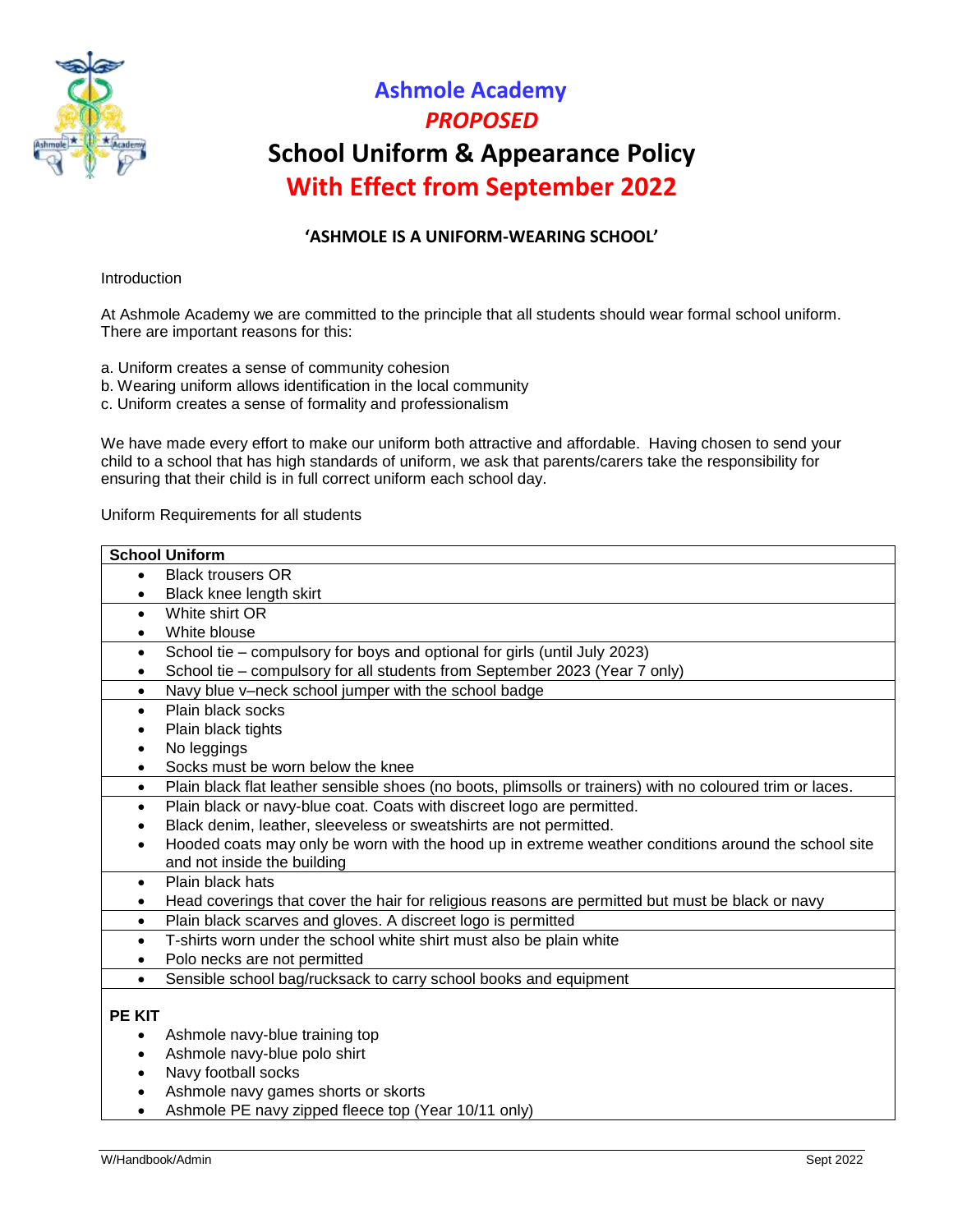- Training shoes **MUST NOT** have black soles. Must also have non-marking soles.
- Football boots
- Shin pads
- Plain navy-blue tracksuit bottoms
- Solid plain black fitness leggings

### **Hair Styles**

Hair must be kept clean, neat and tidy in line with our high standards of uniform. Cult or eccentric styles are not permitted. Any colouring must be of a natural shade and of a single shade. Boys should also be clean-shaven. No fashion designs or lines in eyebrows are permitted.

Hair jewellery, apart from plain navy or black bands or clasps to hold hair back, is not permitted. Religious headwear must be plain black or navy.

All long hair must be tied away from the face in all practical activities for health and safety reasons.

#### **Jewellery**

For reasons of safety and security, the only acceptable items of jewellery are:

- a) a wristwatch
- b) a **small religious token** worn inside the shirt or blouse
- c) a **small flat plain** gold or silver stud in pierced ears (i.e. 1 per ear). These must be taken off in P.E. lessons **No body piercing** is allowed [except in ears].

**Nails** Nail varnish/gel is **not** allowed nor are nail extensions.

**Make Up** Discreet make up is allowed in Years 10 and 11 only. No tattoos.

### **IF PARENTS/CARERS HAVE ANY DOUBTS ABOUT UNIFORM, THEY SHOULD CHECK WITH THE SCHOOL BEFORE BUYING.**

**The school will take immediate action against students not conforming to these rules. If this is not possible, due to exceptional circumstances, parents/carers should contact the school immediately in writing. Variations in uniform for medical reasons will need to be supported by a doctor's note.**

Full school uniform **must** be worn at all times during the day, and to and from school. The only exception to this is, when playing sports at break and lunchtimes, trainers may be worn.

There may be times where for some individuals variations are permitted to the uniform policy for example, reasonable adjustments will be made, as appropriate to support students with a disability.

Any request to outwardly manifest a religious/cultural observance which is not expressly covered by this policy should be made to the Executive Head Teacher. Any such request will be carefully considered taking into account the school's obligations under the Equality Act 2010.

In order to keep the Ashmole school uniform affordable for parents/carers, the number of branded items required have been kept to a minimum. Furthermore, for families on low incomes, second-hand uniform can be supplied by the school upon request.